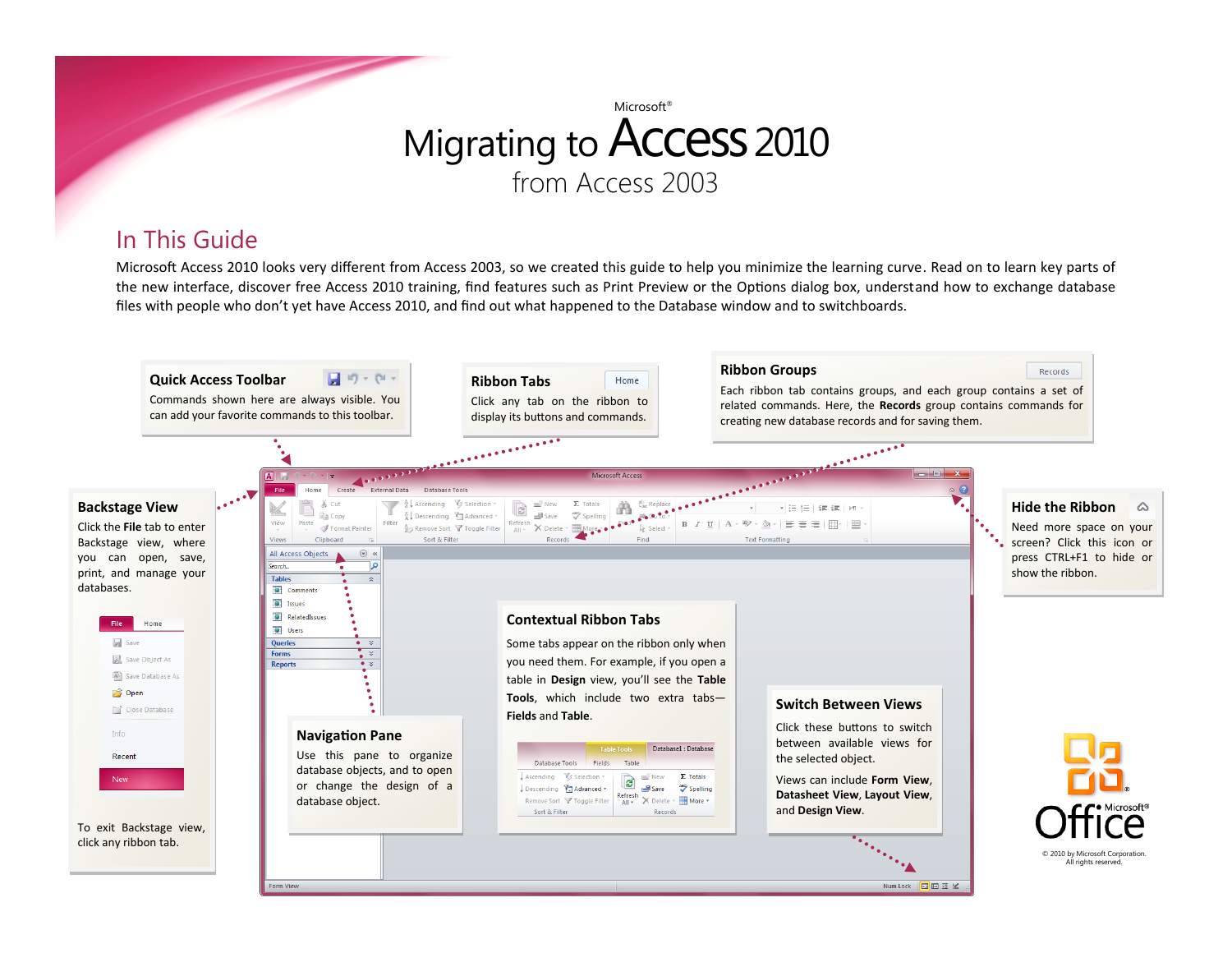#### How to get started with Access 2010

Access 2010 opens in Backstage view, which contains many of the commands that were on the **File** menu in Access 2003.

In Backstage view, you can create and save new databases, start from a template, open existing databases, and publish them to SharePoint.

You can also get help in Backstage view. We have many free resources available to help you learn Access 2010, including training courses and a menu-to-ribbon guide that lets you click any Access 2003 command, and then shows you exactly where that command is located in Access 2010.



To find these free resources, click the **File** tab, and then click **Help**. Then, under **Support**, click **Getting Started**.

#### Where are my menus and toolbars?

In Access 2010, a wide band spans the top of the main program window. This is the ribbon, and it replaces the old menus and toolbars. Each tab on the ribbon has different buttons and commands that are organized into ribbon groups.

When you open a database, the ribbon's **Home** tab is displayed. This tab contains many of the most frequently used commands in Access. For example, the first thing you'll see on the left side of the tab is the **Views** group, which can include the **Form View**, **Datasheet View**, **Layout View**, and **Design View** commands.



Next, in the **Clipboard** group, you'll find commands to paste, cut, and copy, as well as the **Format Painter**.

The ribbon adjusts its appearance to fit your computer's screen size and resolution. On smaller screens, some ribbon groups may display only their group name, not their commands. In that case, simply click the small arrow on the group button to reveal the commands.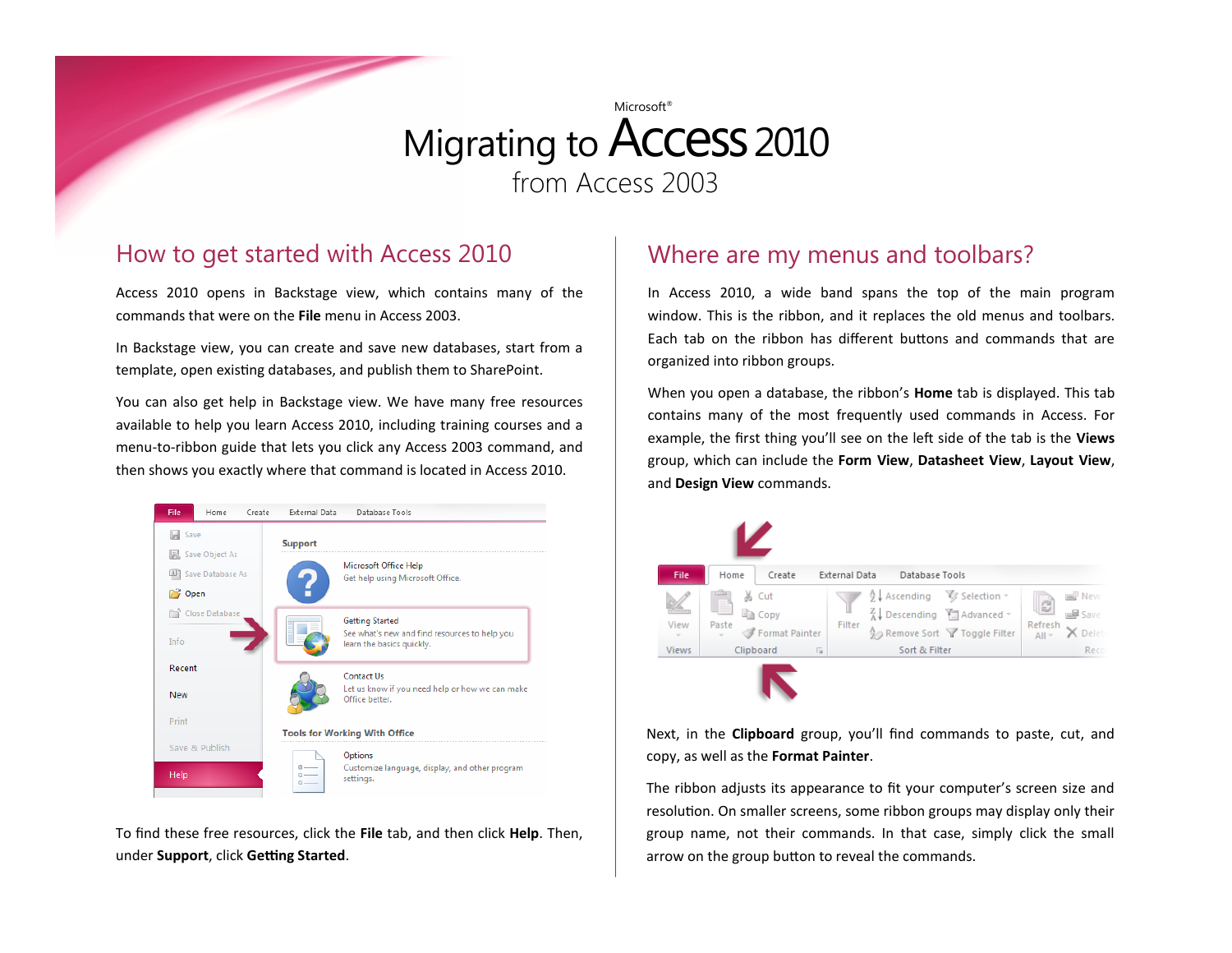#### What happened to the Database window?



When you open a database or create a new one in Access 2010, the names of your database objects appear in the Navigation Pane, which replaces the Database window that was in Access 2003.

The database objects include your tables, queries, forms, reports, pages, macros, and modules. The Navigation Pane divides your database objects into categories, and those categories contain groups. Some categories are predefined for you, and you can also create your own custom groups.

If you used the Database window to perform a task with a database object in Access 2003, you now

perform that task by using the Navigation Pane. To open or apply a command to a database object, right-click the object and select a menu item from the list.

In the Navigation Pane, the list of objects is always visible; things don't get buried under forms and other objects. You can also search for objects in this pane.

### What happened to switchboards?

Switchboards are Access forms that contain buttons or hyperlinks that, for example, open a form or a report. Using a switchboard is a way of hiding database objects that you do not want other users to see.

In Access 2010, you can use the Navigation Pane in place of switchboards. To do so, you create custom categories and groups that provide shortcuts to only the objects that you want users to see. Then, you set options for the Navigation Pane so that remaining objects are hidden. Right-click the top of the Navigation Pane, and then click **Navigation Options**.

|                                           | <b>Grouping Options</b><br>Click on a Category to change the Category display order or to add groups<br>Categories | Groups for "Object Type"                  |  |  |
|-------------------------------------------|--------------------------------------------------------------------------------------------------------------------|-------------------------------------------|--|--|
|                                           | <b>Tables and Related Views</b>                                                                                    | V<br><b>Tables</b>                        |  |  |
|                                           | Object Type                                                                                                        | $\overline{\mathsf{v}}$<br>Queries        |  |  |
|                                           | Custom                                                                                                             | V<br>Forms                                |  |  |
|                                           |                                                                                                                    | V<br>Reports                              |  |  |
|                                           |                                                                                                                    | $\triangledown$<br>Macros                 |  |  |
|                                           |                                                                                                                    | Modules<br>$\overline{v}$                 |  |  |
|                                           |                                                                                                                    |                                           |  |  |
|                                           |                                                                                                                    |                                           |  |  |
|                                           | Delete Item<br>Add Item<br>Rename Item                                                                             | Add Group<br>Delete Group<br>Rename Group |  |  |
| <b>Display Options</b>                    |                                                                                                                    | Open Objects with                         |  |  |
| Show Hidden Objects   Show System Objects |                                                                                                                    | Single-click O Double-click               |  |  |
|                                           | Show Search Bar                                                                                                    |                                           |  |  |

To add a custom category, click **Add Item**. To add a custom group, select a custom category, and then click **Add Group**. You can hide a group by clearing its check box. After you create your custom groups, add objects to them by dragging them in the Navigation Pane. To hide a database object, add it to a hidden group.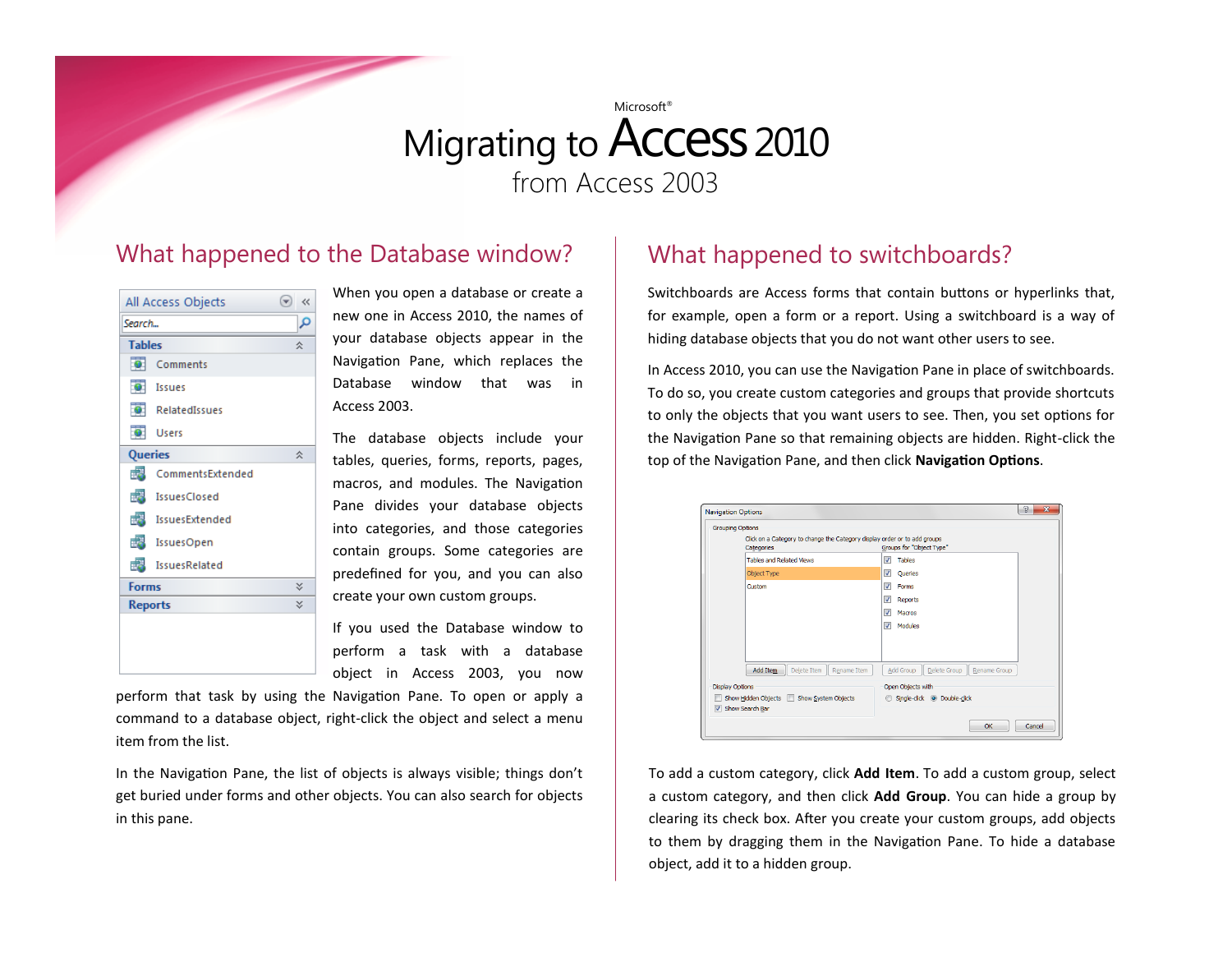

### Things you might be looking for

Look over the table below to find some of the common and familiar things that you might be looking for in Access 2010. Although this list isn't comprehensive, it's a good place to start. For a full list of Access 2010 commands, click the **File** tab, click **Help**, and then click **Getting Started**.

| To                                                     | Do this                                              | And then                                                                                |
|--------------------------------------------------------|------------------------------------------------------|-----------------------------------------------------------------------------------------|
| Rearrange items in the Navigation Pane                 | Right-click the top of the<br><b>Navigation Pane</b> | Select the organization options you want,<br>such as Sort By or View By                 |
| Create new tables, forms, and other objects            | Click the<br><b>Create tab</b>                       | Click the command for the object you want to create                                     |
| View and edit database relationships                   | Click the<br>Database Tools tab                      | In the Relationships group, click Relationships                                         |
| Split a database into front-end and back-end databases | Click the<br>Database Tools tab                      | In the Move Data group, click Access Database                                           |
| Save a database as a different version Access database | Click the<br><b>File tab</b>                         | Click Save & Publish, and then, under Save Database As,<br>click the format you want    |
| Import or export data                                  | Click the<br><b>External Data tab</b>                | Select the data format from which you want to import,<br>or to which you want to export |
| Encrypt a database                                     | Click the<br><b>File tab</b>                         | <b>Click Encrypt with Password</b>                                                      |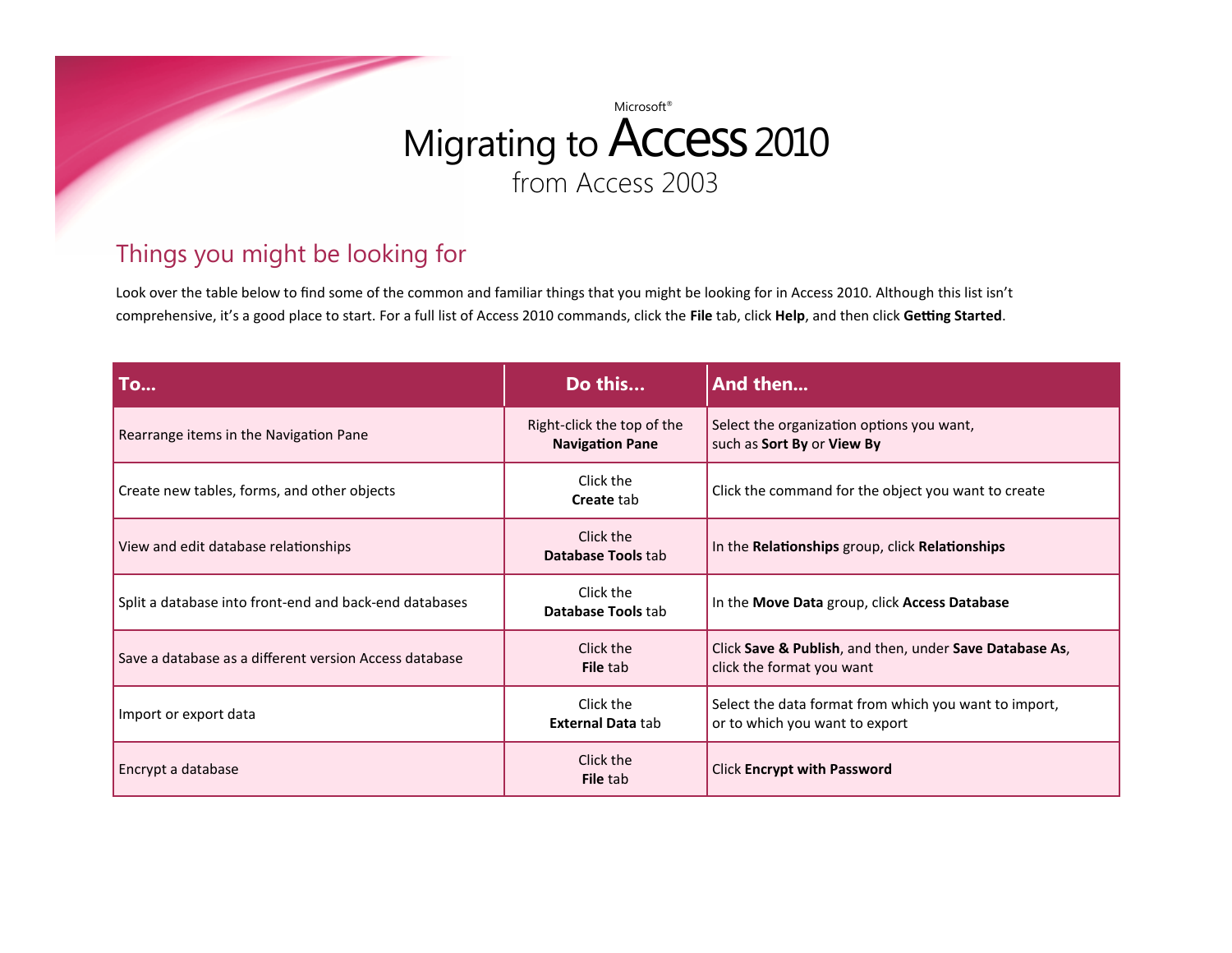#### Where is Print Preview?

In Access 2010, look for Print Preview in Backstage view, alongside other useful print-related settings.

Click the **File** tab, click **Print**, and then click **Print Preview**. The **Print Preview** tab opens with a preview of how the current object will look when printed.

| Print Preview<br>File                                                            |            |                                                                                                              |                          |                                              |                              |                                                      |                                                                                       |
|----------------------------------------------------------------------------------|------------|--------------------------------------------------------------------------------------------------------------|--------------------------|----------------------------------------------|------------------------------|------------------------------------------------------|---------------------------------------------------------------------------------------|
| Show Margins<br>Print<br>Size<br>Margins   Print Data Only<br>Print<br>Page Size | $=$        | ⇒<br>Portrait Landscape Columns<br>Page<br>Setup<br>Page Layout                                              | Zoom<br>One<br>Page<br>٠ | H<br>Two<br>More<br>Pages<br>Pages *<br>Zoom | B<br>Refresh<br>Excel<br>AII | ≕<br>PDF<br>Text<br>E-mail<br>File<br>or XPS<br>Data | $\vert x \vert$<br><b>Close Print</b><br>More<br>Preview<br>٠<br><b>Close Preview</b> |
| All Access Objects<br>$_{\odot}$<br>$\ll$                                        | m.<br>Main |                                                                                                              |                          |                                              |                              |                                                      |                                                                                       |
| م<br>Search                                                                      |            |                                                                                                              |                          |                                              |                              |                                                      |                                                                                       |
| <b>Tables</b><br>$\hat{\mathbf{x}}$                                              |            |                                                                                                              |                          |                                              |                              |                                                      |                                                                                       |
| <b>Issues Database</b><br>$\bullet$<br>Comments                                  |            |                                                                                                              |                          |                                              |                              |                                                      |                                                                                       |
| $\bullet$<br>Issues                                                              |            |                                                                                                              |                          |                                              |                              |                                                      |                                                                                       |
| $\bullet$<br>RelatedIssues                                                       | Search     |                                                                                                              |                          |                                              |                              |                                                      |                                                                                       |
| $\bullet$<br>Users                                                               |            |                                                                                                              |                          |                                              |                              |                                                      |                                                                                       |
| Queries<br>$\hat{\mathbf{x}}$                                                    | ID.        | Summary                                                                                                      |                          | <b>Status</b>                                | <b>Resolution</b>            | Priority                                             | Assigned To                                                                           |
| 國<br>CommentsExtended                                                            |            | 5 Front window needs cleaned                                                                                 |                          | $1 - New$                                    |                              | 3 - Minor                                            |                                                                                       |
| 國<br><b>IssuesClosed</b>                                                         |            | 4 Hallways need cleaned                                                                                      |                          | $1 - New$<br>$1 - New$                       |                              | 3 - Minor<br>1 - Critical                            | Eli Bowen<br>Allison Brown                                                            |
| 堰<br>IssuesExtended                                                              |            | 3 Window is leaking in room 316<br>2 Light out in main conference room<br>1 Temperature too high in room 104 |                          | 3 - Resolved                                 | Fixed                        | 3 - Minor                                            | Eli Bowen                                                                             |
| 龆<br>IssuesOpen                                                                  |            |                                                                                                              |                          | 2 - Active                                   |                              | 2 - Malor                                            | Allison Brown                                                                         |
| d3<br><b>IssuesRelated</b>                                                       |            |                                                                                                              |                          |                                              |                              |                                                      |                                                                                       |
|                                                                                  |            |                                                                                                              |                          |                                              |                              |                                                      |                                                                                       |
| Forms<br>$\hat{\mathbf{x}}$<br>玉<br>DefaultImage                                 |            |                                                                                                              |                          |                                              |                              |                                                      |                                                                                       |
| 78<br>FetchLoginID                                                               |            |                                                                                                              |                          |                                              |                              | Search                                               |                                                                                       |
|                                                                                  |            |                                                                                                              |                          |                                              |                              |                                                      |                                                                                       |
| ಡ<br>GettingStarted                                                              |            |                                                                                                              |                          |                                              |                              |                                                      |                                                                                       |
| つる<br><b>IssueDetail</b>                                                         |            |                                                                                                              |                          |                                              |                              |                                                      |                                                                                       |
| T.<br>IssueNew                                                                   |            |                                                                                                              |                          |                                              |                              |                                                      |                                                                                       |
| IssueRelatedID<br>z                                                              |            |                                                                                                              |                          |                                              |                              |                                                      |                                                                                       |
| <b>IssuesClosed</b><br>73                                                        |            |                                                                                                              |                          |                                              |                              |                                                      |                                                                                       |
| 己<br>IssuesClosedDS                                                              |            |                                                                                                              |                          |                                              |                              |                                                      |                                                                                       |

You can use the options on the **Print Preview** tab to fine-tune your preferences, for example, to change the paper size, set margins, or to change the orientation from portrait to landscape. You can also export the object's data in a variety of formats by using the commands in the **Data** group. When you're ready to print, click **Print** at the far left of the **Print Preview** tab.

### What happened to Tools | Options?

Looking for the program settings that let you control things like selecting a default form for the current database? Or perhaps you'd like to configure the database so that objects are displayed in overlapping windows instead of on document tabs.

Click the **File** tab, and then click **Options**. This opens the **Access Options** dialog box, where you can customize your Access settings and preferences.



Some settings in the **Access Options** dialog box apply only to Access. But some preferences (for example, the color scheme) will apply to all other Microsoft Office 2010 programs that you have installed.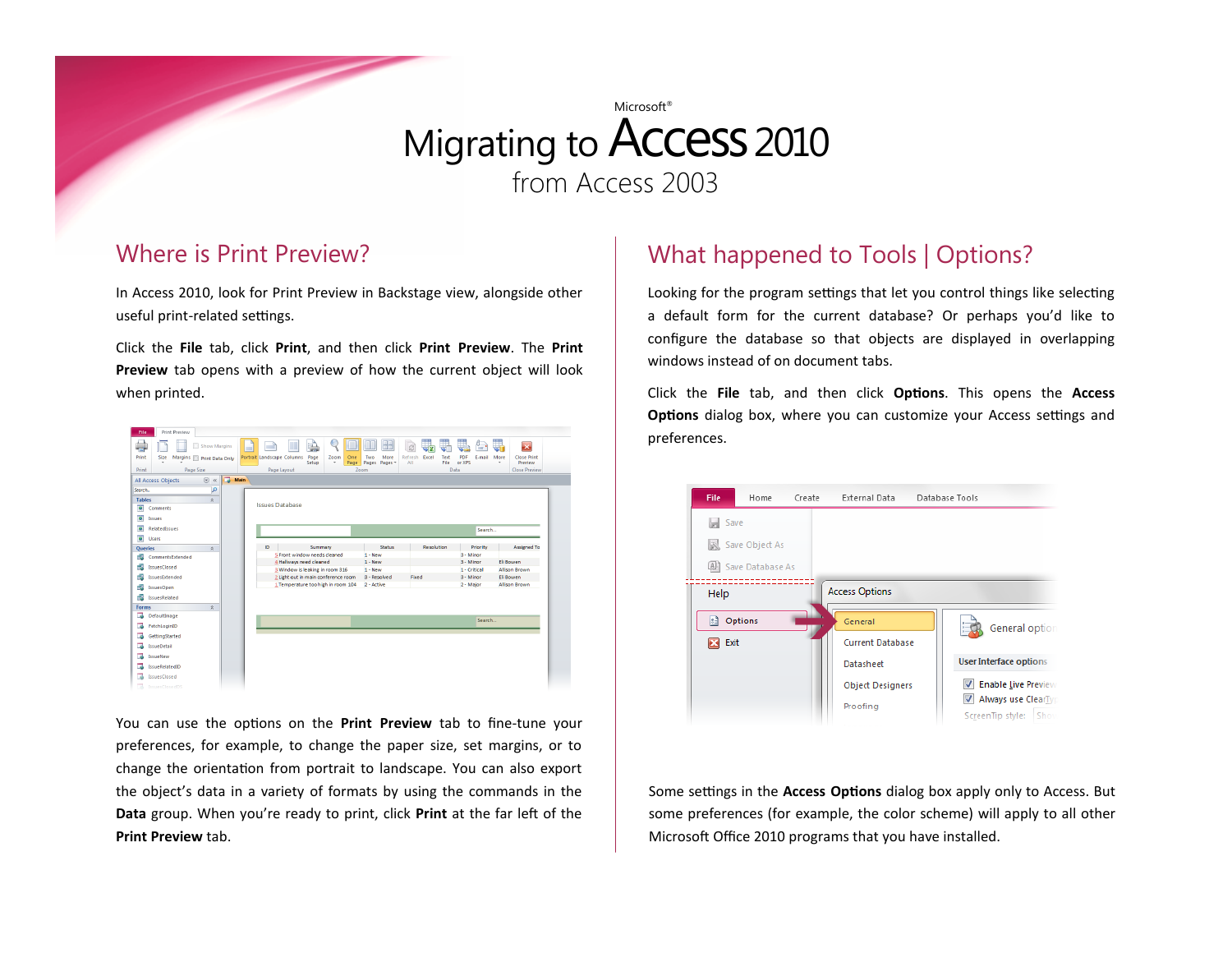#### Keep your favorite commands nearby



The Quick Access Toolbar in the upperleft corner of the Access program window provides shortcuts to commands you'll use often.

By adding buttons to this toolbar, you can keep all of your favorite commands visible at all times, even when you switch ribbon tabs.

Click the drop-down arrow next to the Quick Access Toolbar to turn on or off any of the commands in the list. If the command you want to add isn't shown in the list, switch to the ribbon tab where the button appears and then right-click it there. On the menu that appears, click **Add to Quick Access Toolbar**.



### Create ribbon tabs or groups of your own



You can customize ribbon commands by putting buttons into ribbon groups where you want them to appear, or by creating custom ribbon tabs of your own.

Right-click any ribbon group and then click **Customize the Ribbon**. In the **Access Options** dialog box, you can add commands to your own tabs or groups. For example, you could create a tab called **Controls**, and then add some of your most frequently used commands to a custom group on this tab.

If you make a mistake, don't panic. You can use the **Reset** button if you want to go back to the default ("factory") settings.



Not all older Access commands appear on the ribbon, but most are still available. If you can't live without some of these, simply add them to the ribbon or to the Quick Access Toolbar.

In the **Access Options** dialog box, in the **Choose commands from** list, select **Commands Not in the Ribbon**. Next, find the command that you want and add it to a custom ribbon tab or group.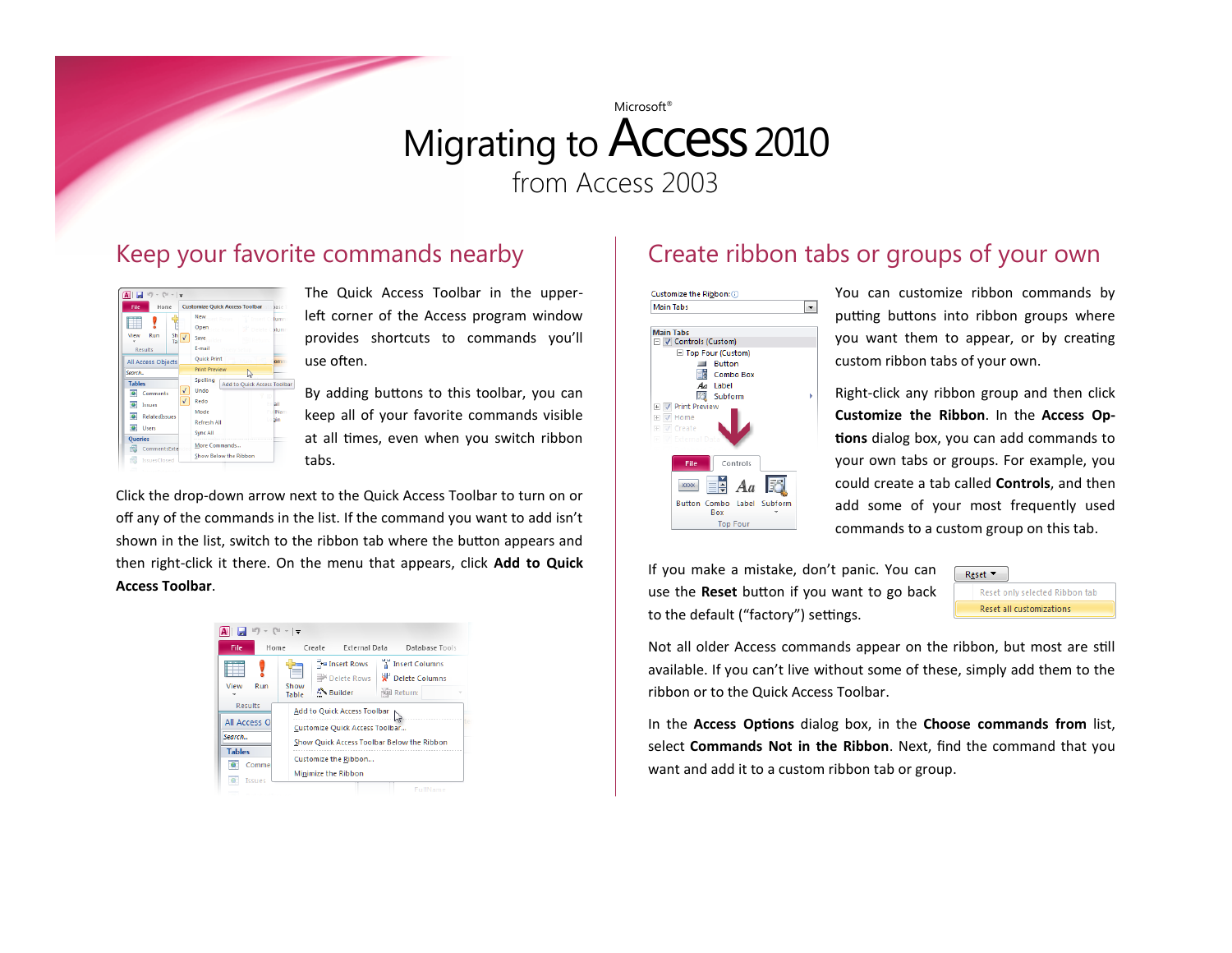### Introducing KeyTips

Access 2010 provides shortcuts for the ribbon, called KeyTips, so you can quickly perform tasks without using your mouse.



To make KeyTips appear on the ribbon, press the ALT key.

Next, to switch to a tab on the ribbon using your keyboard, press the key of the letter displayed under that tab. In the example shown here, you would press C to open the **Create** tab, X to open the **External Data** tab, Y to open the **Database Tools** tab, and so on.

Once you've switched to a ribbon tab in this way, all available KeyTips for that tab appear on the screen. You can then finish the sequence by pressing the final key (or keys) for the command you want to use.

To go back one level while in a sequence, press the ESC key. Doing so multiple times in a row cancels KeyTips mode.

## Do keyboard shortcuts still work?

Keyboard shortcuts from Access 2003 are still available in Access 2010.

If you know a shortcut sequence, go ahead and type it. For example, with a form in Layout View, ALT+F8 still opens the Field List, and ALT+F4 quits Access 2010.

Many of the old menu accelerators are still available as well. For example, pressing ALT, T, O in succession opens the **Access Options** dialog box (formerly **Tools** | **Options**), and so on.

As you begin to type an ALT key sequence, you may see a box pop up:

|      |                | Issues                                                                                                            |
|------|----------------|-------------------------------------------------------------------------------------------------------------------|
| Find | ESC to cancel. | Office access key: ALT, V,<br>Continue typing the menu key sequence<br>from an earlier version of Office or press |
|      | Find           | <b>Text Formatting</b>                                                                                            |

If you know the entire key sequence that you want, go ahead and finish typing it. If you don't remember (or never learned) any ALT key sequences, press the ESC key to cancel and use KeyTips instead.